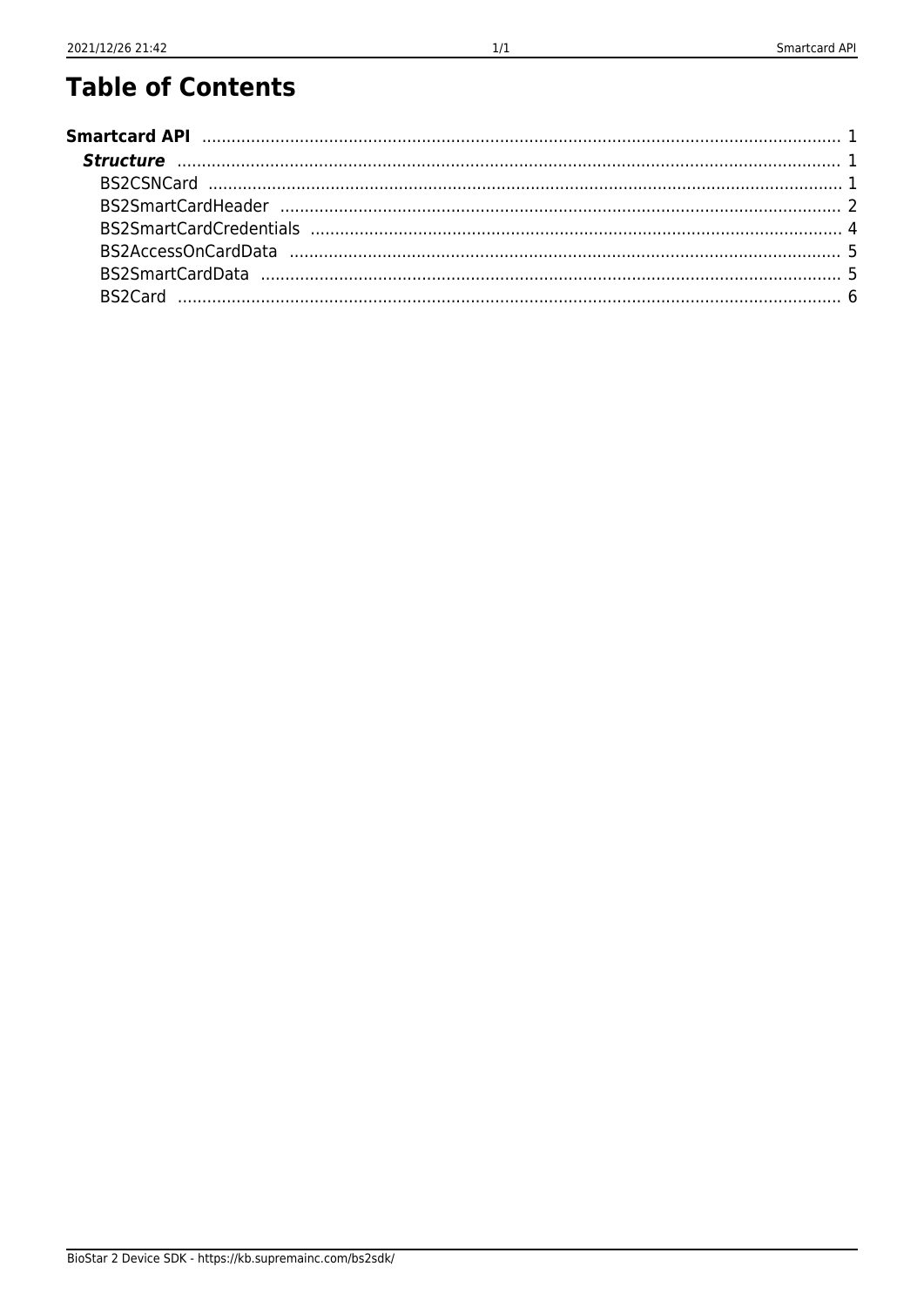```
Smartcard API
```
API that provides a function that reads and writes card data.

- BS2 ScanCard: Scans the card from the device and analyzes it.
- BS2 WriteCard: Writes data to the smart card.
- BS2 EraseCard: Formats the smart card.

# <span id="page-1-1"></span>**Structure**

## <span id="page-1-2"></span>**BS2CSNCard**

```
typedef struct {
     uint8_t type;
    uint8 t size;
    uint8 t data[BS2 CARD DATA SIZE];
} BS2CSNCard;
```
## **1.** *type*

The code value of card type. The card type is to indicate the purpose of the card. When transferring a user from device to server, the Access card will be used only to keep the issue history, since the Access card will work on its own without any user information.

|      | <b>Value Description</b> | <b>Used Format</b>                                                                                                       |
|------|--------------------------|--------------------------------------------------------------------------------------------------------------------------|
| 0x00 | Unknown card             |                                                                                                                          |
| 0x01 | CSN card                 |                                                                                                                          |
| 0x02 | Secure card              |                                                                                                                          |
| 0x03 | Access card              |                                                                                                                          |
| 0x06 | QR Code                  |                                                                                                                          |
| 0x0A | Wiegand card             | BS2WiegandConfig.format (This format is used when<br>BS2WiegandConfig.CSNIndex and BS2WiegandConfig.CardMask is set as 0 |
| 0x1A |                          | Wiegand card BS2WiegandMultiConfig.formats[0]                                                                            |
| 0x2A |                          | Wiegand card BS2WiegandMultiConfig.formats[1]                                                                            |
| 0x3A |                          | Wiegand card BS2WiegandMultiConfig.formats[2]                                                                            |
| 0x4A |                          | Wiegand card   BS2Wiegand MultiConfig.formats[3]                                                                         |
| 0x5A |                          | Wiegand card BS2WiegandMultiConfig.formats[4]                                                                            |
| 0x6A |                          | Wiegand card BS2WiegandMultiConfig.formats[5]                                                                            |
| 0x7A |                          | Wiegand card BS2WiegandMultiConfig.formats[6]                                                                            |
| 0x8A |                          | Wiegand card BS2WiegandMultiConfig.formats[7]                                                                            |
| 0x9A |                          | Wiegand card BS2WiegandMultiConfig.formats[8]                                                                            |
| 0xAA |                          | Wiegand card   BS2Wiegand MultiConfig.formats[9]                                                                         |
| 0xBA |                          | Wiegand card BS2WiegandMultiConfig.formats[10]                                                                           |
| 0xCA |                          | Wiegand card BS2WiegandMultiConfig.formats[11]                                                                           |
| 0xDA |                          | Wiegand card BS2WiegandMultiConfig.formats[12]                                                                           |
| 0xEA |                          | Wiegand card   BS2Wiegand MultiConfig.formats [13]                                                                       |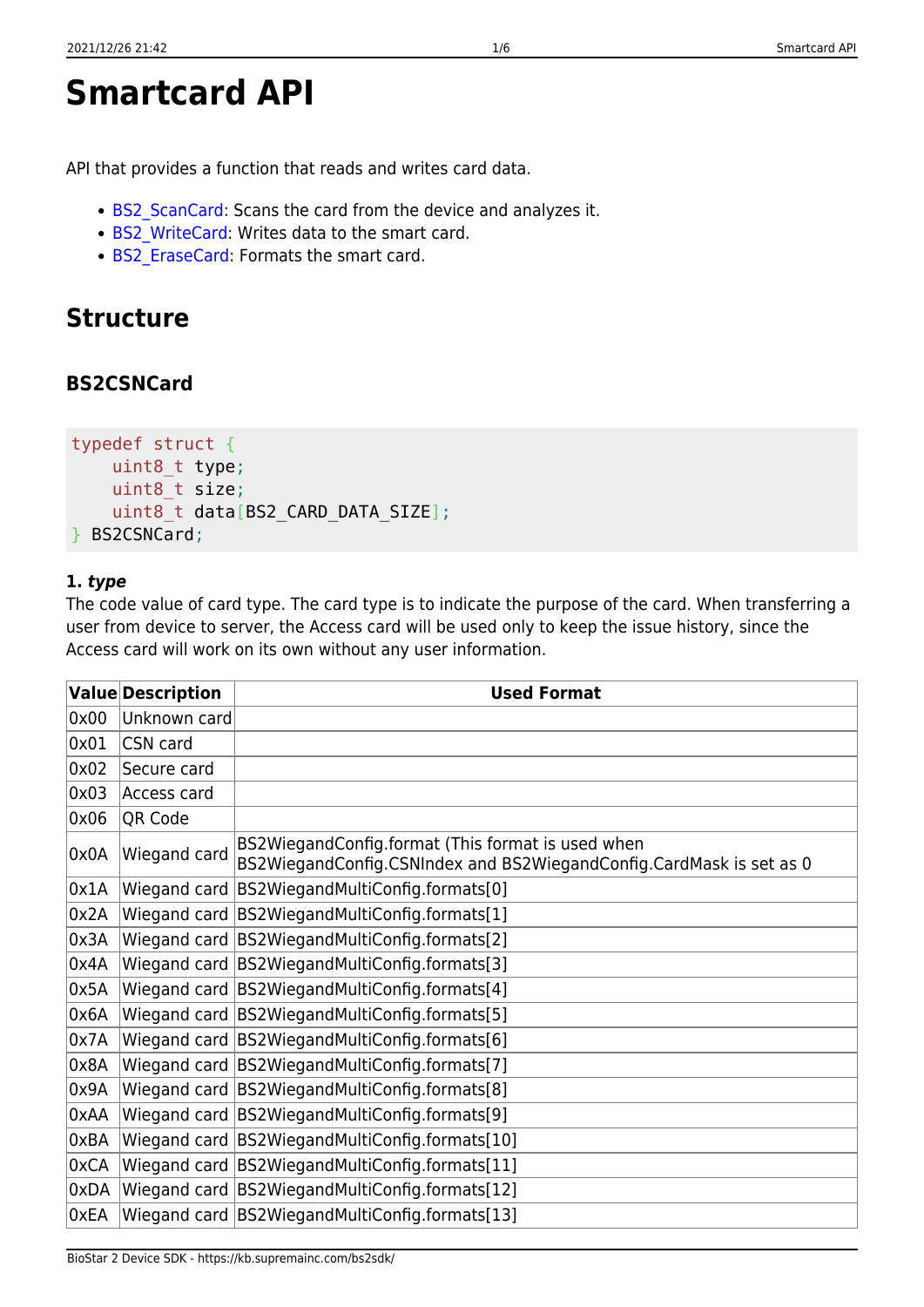|      | <b>Value Description</b> | <b>Used Format</b>                             |
|------|--------------------------|------------------------------------------------|
| OxFA |                          | Wiegand card BS2WiegandMultiConfig.formats[14] |

## **2.** *size*

This is the size of the data buffer. This field needs to be filled with a fixed value as '32'.

## **3.** *data*

The data of card template.

In case of Secure Credential Card(SCC), users need to have card information which includes Card ID(24byte), issueCount(4byte) and TimeStamp(4byte). Also, cardObjs array of BS2UserBlob structure should be filled for SCC cards and the user should be updated after SCC issuing.

| Tip<br>You can use any value as long as the data and the cardObj in<br><b>BS2UserBlob match.</b><br>TimeStamp or issueCount is an operational flag for better management<br>but there's no validation check for TimeStamp or issueCount on the |  |
|------------------------------------------------------------------------------------------------------------------------------------------------------------------------------------------------------------------------------------------------|--|
| device.                                                                                                                                                                                                                                        |  |

## <span id="page-2-0"></span>**BS2SmartCardHeader**

```
typedef struct {
     uint16_t hdrCRC;
    uint16 t cardCRC;
    BS2 CARD TYPE cardType;
    uint8 t numOfTemplate;
    uint16 t templateSize;
    uint16 t issueCount;
    uint8 t duressMask;
    uint8 t cardAuthMode;
    uint8 t useAlphanumericID;
    uint8 t cardAuthModeEx;
    uint8 t numOfFaceTemplate;
    uint8 t reserved[1];
 } BS2SmartCardHeader;
```
## **1.** *hdrCRC*

Value of card header checksum. (cardCRC - reserved)

## **2.** *cardCRC*

Value of card data checksum. (BS2SmartCardHeader.cardType - BS2SmartCardData.accessOnData)

## **3.** *cardType*

Code of card types.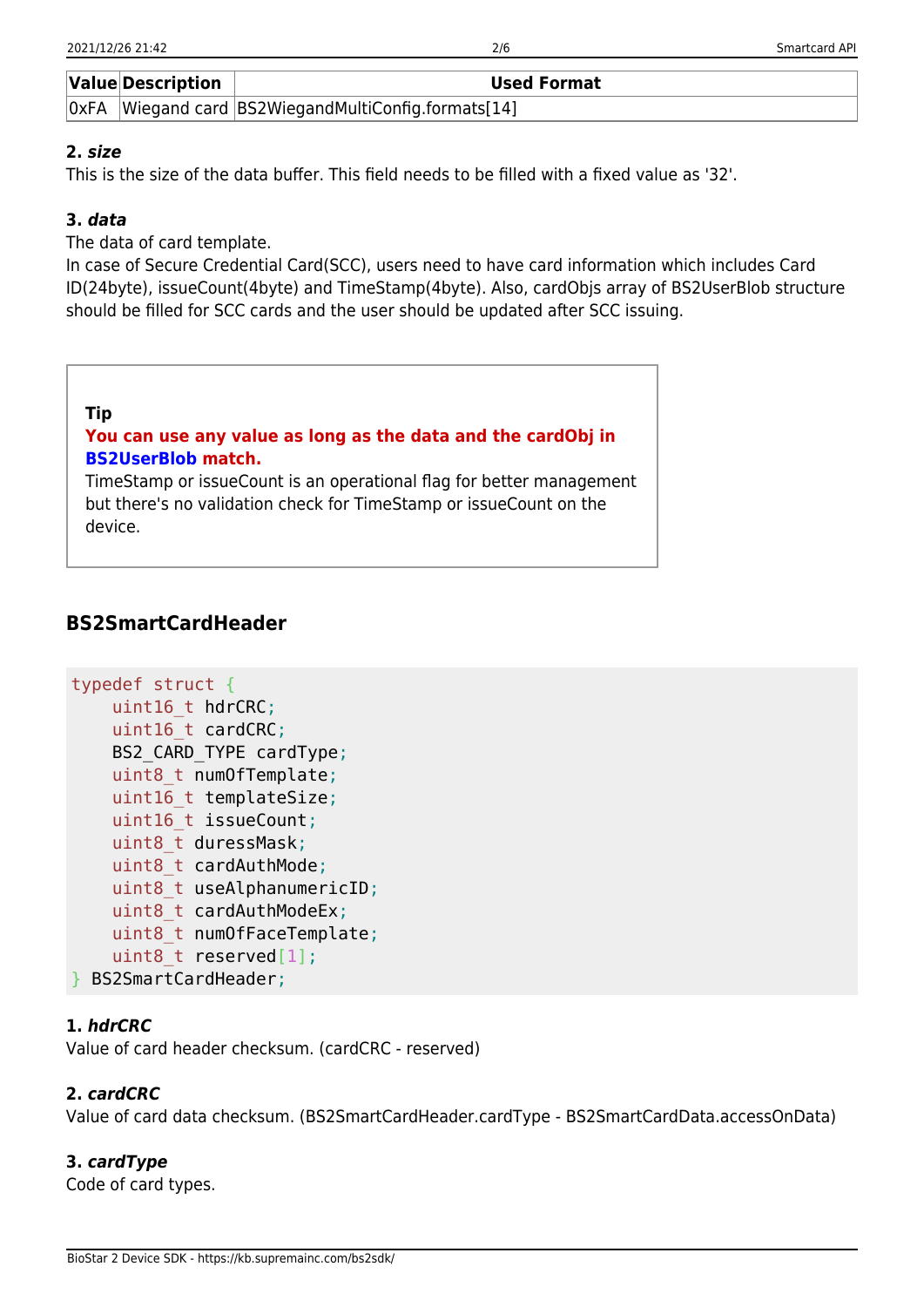| <b>Value</b> | <b>Description</b> |  |
|--------------|--------------------|--|
| 0x00         | Unknown card       |  |
| 0x01         | CSN card           |  |
| 0x02         | Secure card        |  |
| 0x03         | Access card        |  |
| 0x0A         | Wiegand card       |  |
| 0x0B         | Config card        |  |

#### **4.** *numOfTemplate*

Number of templates.

Based on AoC structure, template data is stored in [BS2SmartCardCredentials](#page-4-1). Here you can store either fingerprint or face template. Both fingerprint and face templates can not be stored together.

Thus, you have to set numOfFacetemplate  $= 0$  if you want to store fingerprint template data.

#### **5.** *templateSize*

Size of the template. A normal fingerprint template is a fixed 384 byte.

If you are using a smart card the default in BioStar 2 is 300 bytes and you can change as required but we recommend that you set it above 300 bytes because if the template size is too small it can cause fingerprint matching issues because of the lack of information in the template.

#### **6.** *issueCount*

Number of smart card issue count.

## **7.** *duressMask*

Mask for whether there is a duress finger.

#### **8.** *cardAuthMode*

Other devices Card authentication mode. FaceStation F2 Please use **cardAuthModeEx** instead

| Value          | Description                      |
|----------------|----------------------------------|
| 2              | Card only                        |
| $\overline{3}$ | Card + Fingerprint               |
| 4              | $Card + PIN$                     |
| 5              | Card + Fingerprint or PIN        |
| 6              | Card + Fingerprint + PIN         |
| 254            | Cannot use                       |
| 255            | Not defined(System defined mode) |

## **9.** *useAlphanumericID*

Flag of usage of Alphanumeric ID

## **10.** *cardAuthModeEx*

Other devices Please use **cardAuthMode** instead [+ V2.7.1] FaceStation F2 Card authentication mode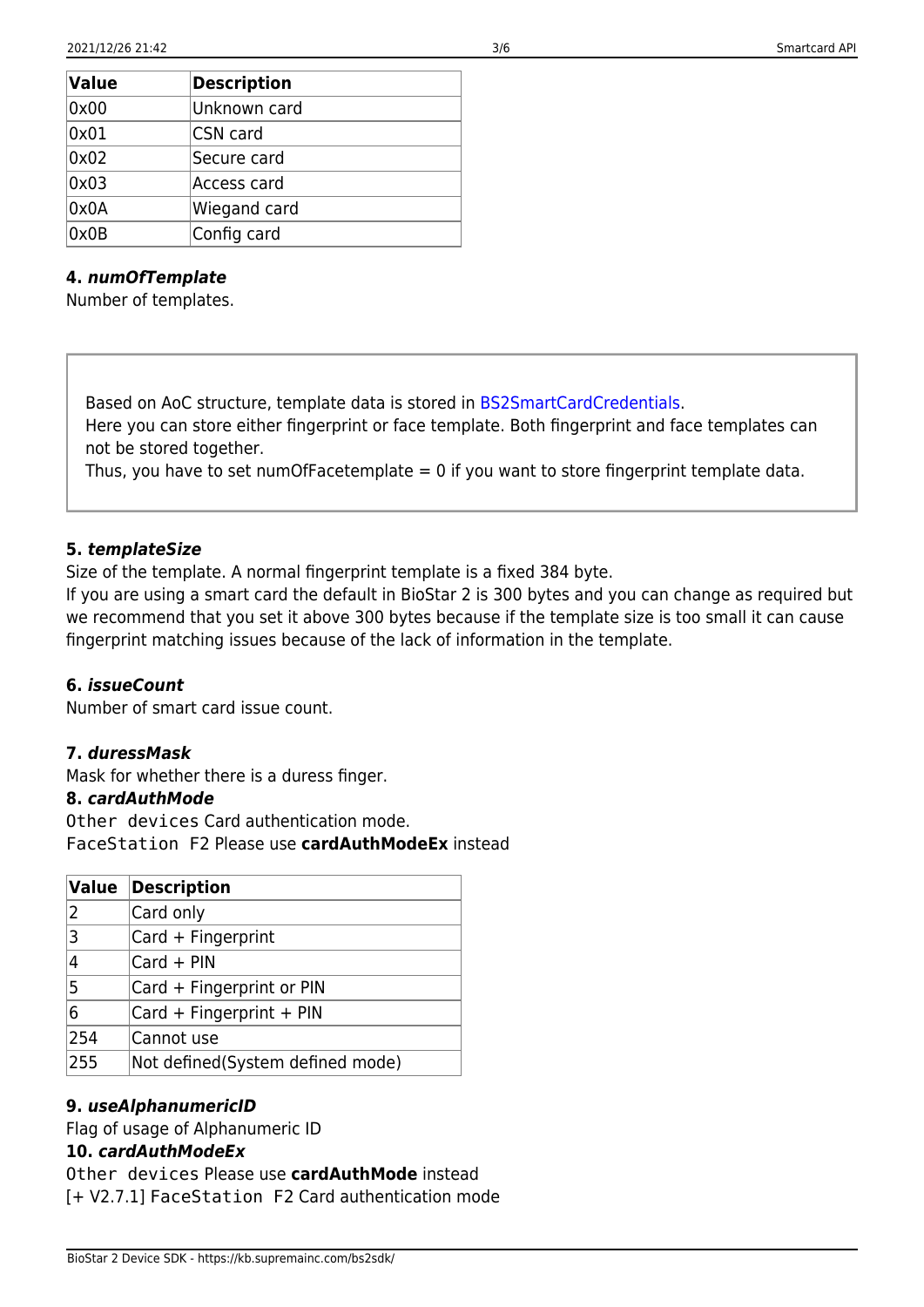|     | ValueLevel 1                        | Level <sub>2</sub>            | Level 3               |
|-----|-------------------------------------|-------------------------------|-----------------------|
| 21  | Card                                |                               |                       |
| 22  | Card                                | Face                          |                       |
| 23  | Card                                | Fingerprint                   |                       |
| 24  | Card                                | PIN                           |                       |
| 25  | Card                                | Face or<br>Fingerprint        |                       |
| 26  | Card                                | Face or PIN                   |                       |
| 27  | Card                                | Fingerprint or PIN            |                       |
| 28  | Card                                | Face or<br>Fingerprint or PIN |                       |
| 29  | Card                                | Face                          | Fingerprint           |
| 30  | Card                                | Face                          | PIN                   |
| 31  | Card                                | Fingerprint                   | Face                  |
| 32  | Card                                | Fingerprint                   | PIN                   |
| 33  | Card                                | Face or<br>Fingerprint        | PIN                   |
| 34  | Card                                | Face                          | Fingerprint or<br>PIN |
| 35  | Card                                | Fingerprint                   | Face or PIN           |
| 254 | Cannot use                          |                               |                       |
| 255 | Not defined(System<br>defined mode) |                               |                       |

## **11.** *numOfFaceTemplate*

Number of face templates.

Basic size of template is different between fingerprint and face(Fingerprint:384, Face:552). You can consider the total size of templateData in [BS2SmartCardCredentials.](#page-4-1)

Based on AoC structure, template data is stored in [BS2SmartCardCredentials](#page-4-1). Here you can store either fingerprint or face template. Both fingerprint and face templates can not be stored together.

Thus, you have to set numOftemplate  $= 0$  if you want to store face template data.

## **12.** *reserved*

Reserved

## <span id="page-4-1"></span><span id="page-4-0"></span>**BS2SmartCardCredentials**

```
typedef struct {
    uint8 t pin[BS2 PIN HASH SIZE];
    uint8 t templateData[BS2_SMART_CARD_MAX_TEMPLATE_COUNT *
BS2_FINGER_TEMPLATE_SIZE];
} BS2SmartCardCredentials;
```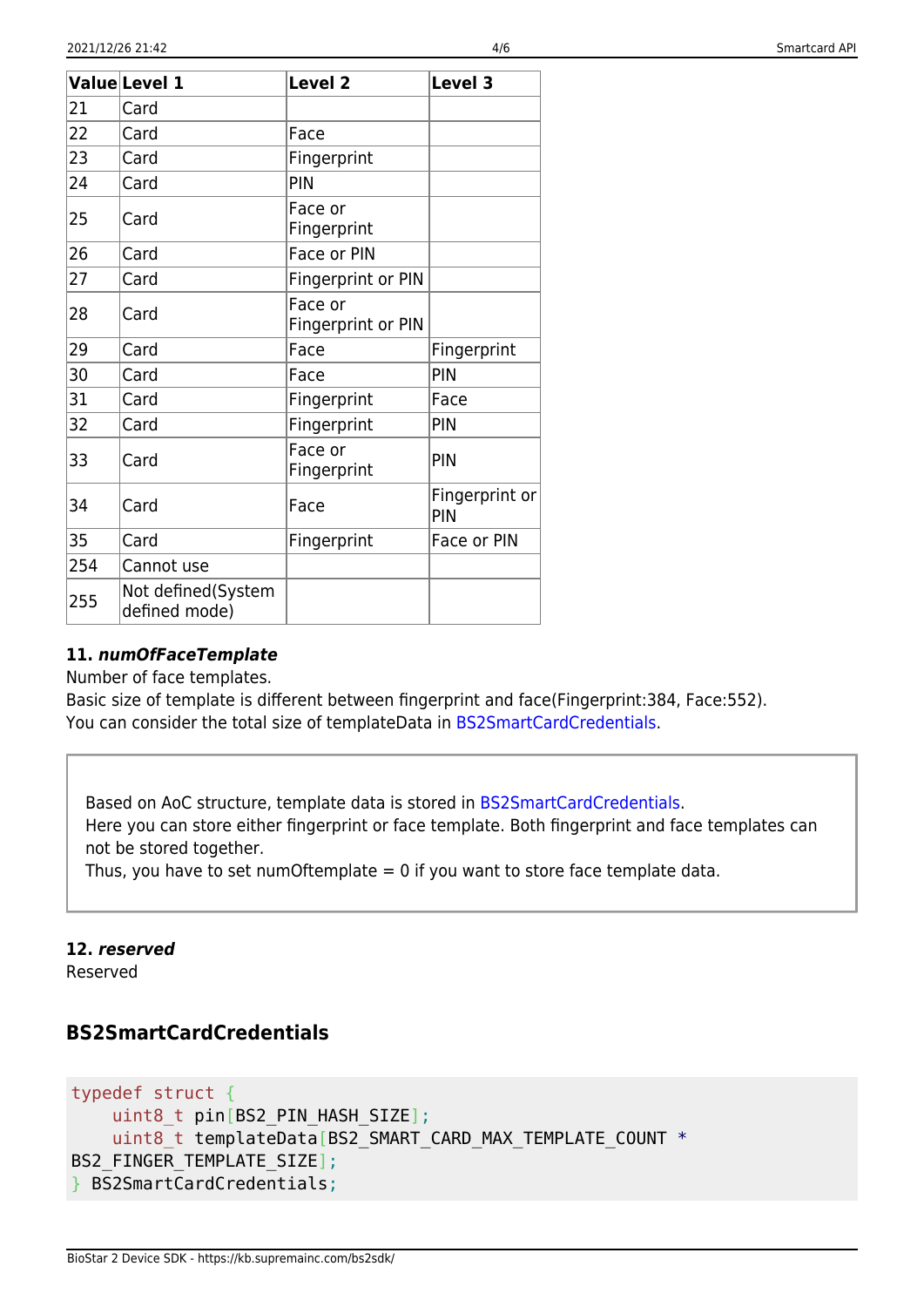#### **1.** *pin*

Value of PIN.

## **2.** *templateData*

List of fingerprint template data area, which can be stored up to 4 fingerprint templates.

## <span id="page-5-0"></span>**BS2AccessOnCardData**

#### typedef struct { uint16 t accessGroupID[BS2\_SMART\_CARD\_MAX\_ACCESS\_GROUP\_COUNT]; BS2\_DATETIME startTime; BS2\_DATETIME endTime; } BS2AccessOnCardData;

## **1.** *accessGroupID*

List of access group IDs.

## **2.** *startTime*

Starting time where a user can authenticate. When it is set as 0, there are no limits.

## **3.** *endTime*

Ending time where a user can authenticate. When it is set as 0, there are no limits.

## <span id="page-5-1"></span>**BS2SmartCardData**

#### typedef struct {

```
 BS2SmartCardHeader header;
uint8 t cardID[BS2 CARD DATA SIZE];
 BS2SmartCardCredentials credentials;
 BS2AccessOnCardData accessOnData;
```
} BS2SmartCardData;

## **1.** *header*

Smart card header.

## **2.** *cardID*

Card ID that will be used on the card.

Access on Cards will need to use the 32 byte array for the card ID.

Secure Credential Cards will need to use a 24 byte array for the card ID.

In case of Secure Credential Card(SCC), users need to have card information which includes Card ID(24byte), issueCount(4byte) and TimeStamp(4byte).

Also, cardObjs array of BS2UserBlob structure should be filled for SCC cards and the user should be updated after SCC issuing.

## **3.** *credentials*

Authentication data area where the PIN or fingerprint template is stored.

## **4.** *accessOnData*